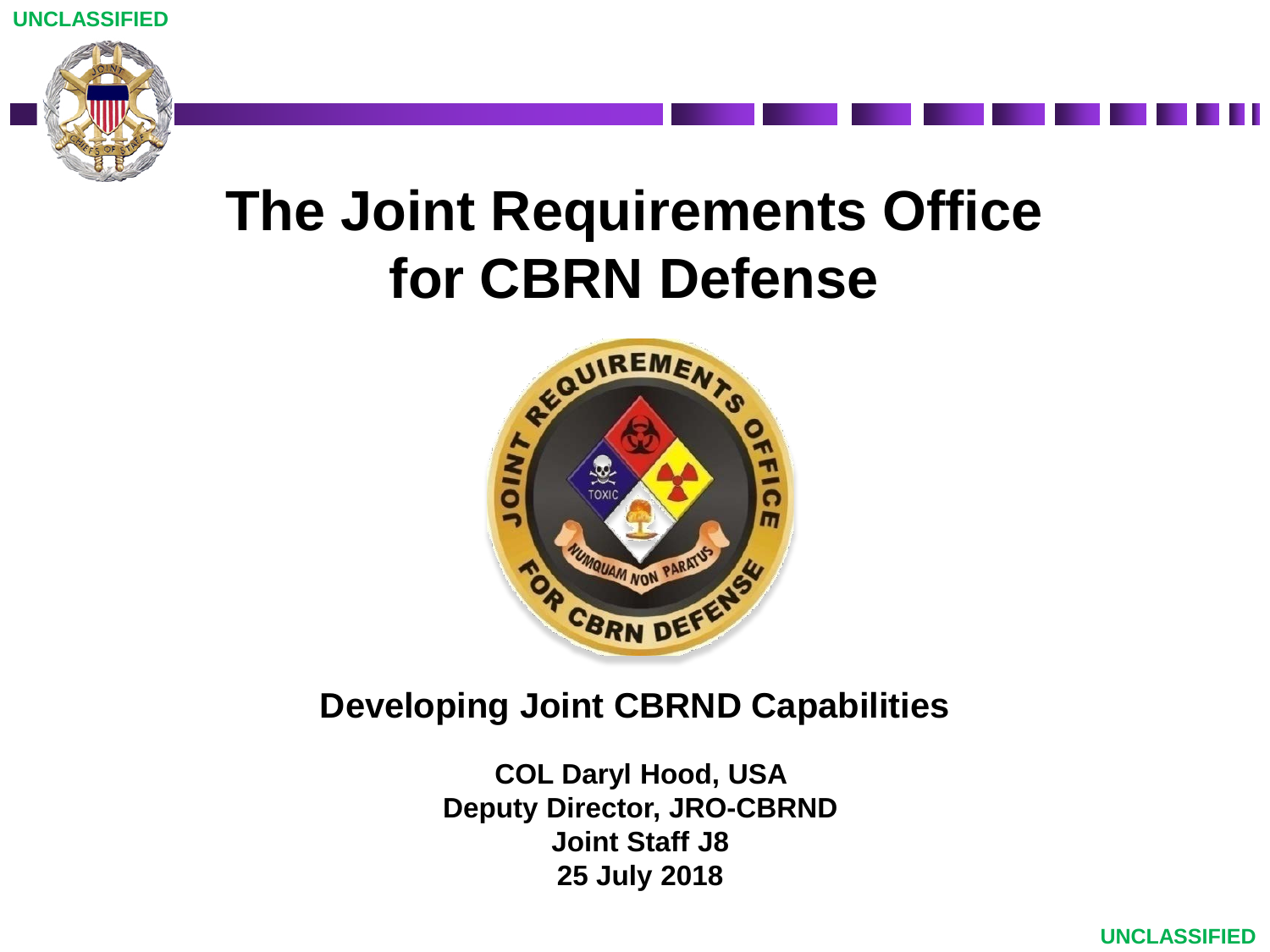# *Why Get Requirements Right?*





**installed**

*http://www.tamingdata.com/2010/07/08/the-project-management-tree-swing-cartoon-past-and-present***/**

**was billed for supported it actually needed**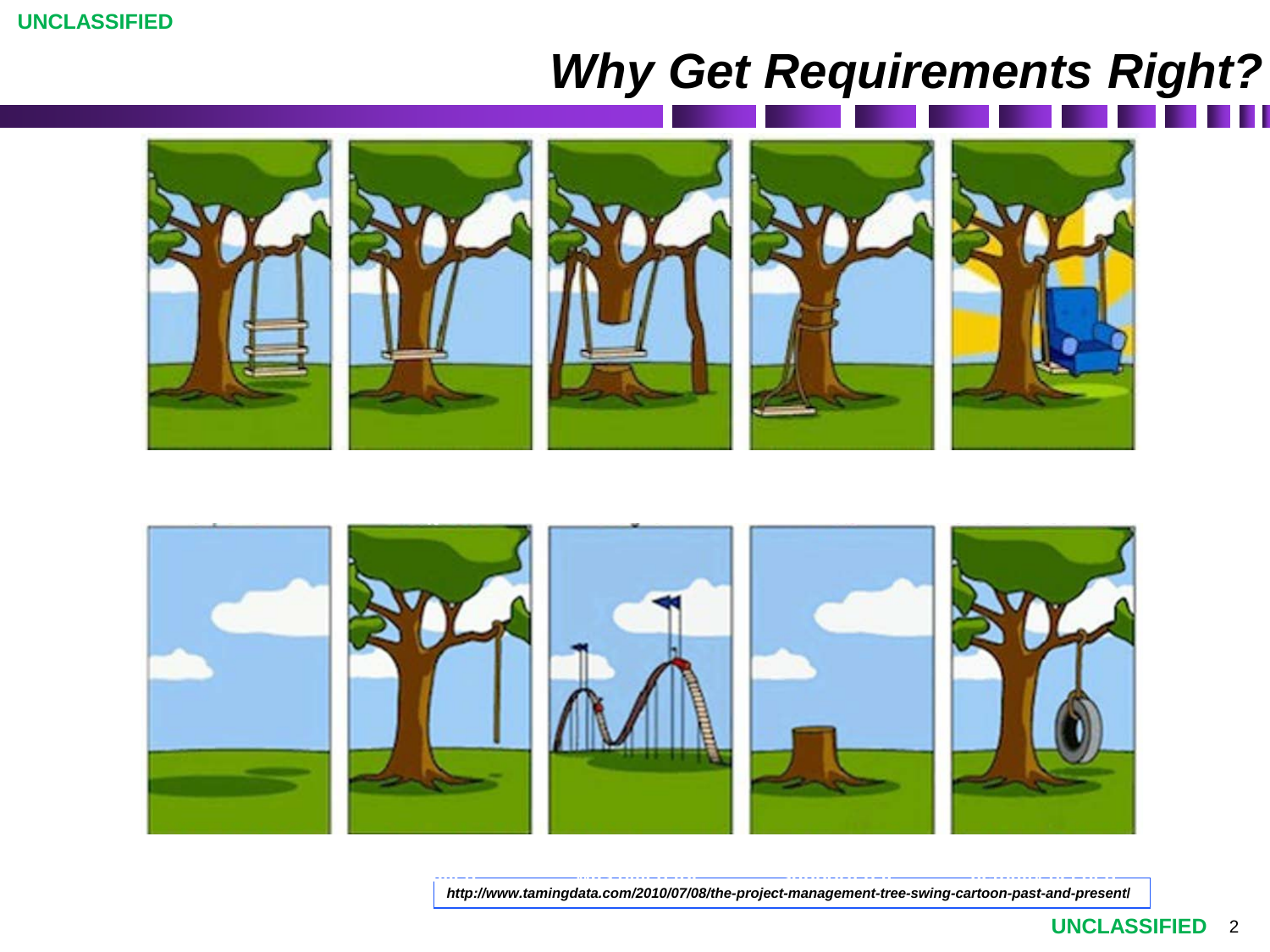## *JRO Mission & Functions*

**Identify, assess and prioritize joint CBRND operational capability requirements to further advance DoD's abilities to counter WMD**

- **Lead joint CBRN defense equipment (CDE) and medical CDE operational capability requirements**
- **Represent the Services and Combatant Commanders in Joint Capabilities Integration Development System (JCIDS) and act as their proponent for coordinating and integrating CBRND operational capabilities**
- **Identify, coordinate, and approve the CBRN defense operational concepts**
- **Lead development of Chem-Bio Defense Program Objective Memorandum (POM)**
- **Develop the CBRND Modernization Plan**
- **Conduct CBRN Operational Risk Assessment**
- **Maintain visibility of CBRND-related demonstration activities of the Military Services, Combatant Commands, and relevant Defense Agencies**
- **Facilitate development of joint CBRN defense doctrine, training, senior leader education, and sponsor development of multi-service doctrine**

**DoDD 5160.05E, 8 September 2017**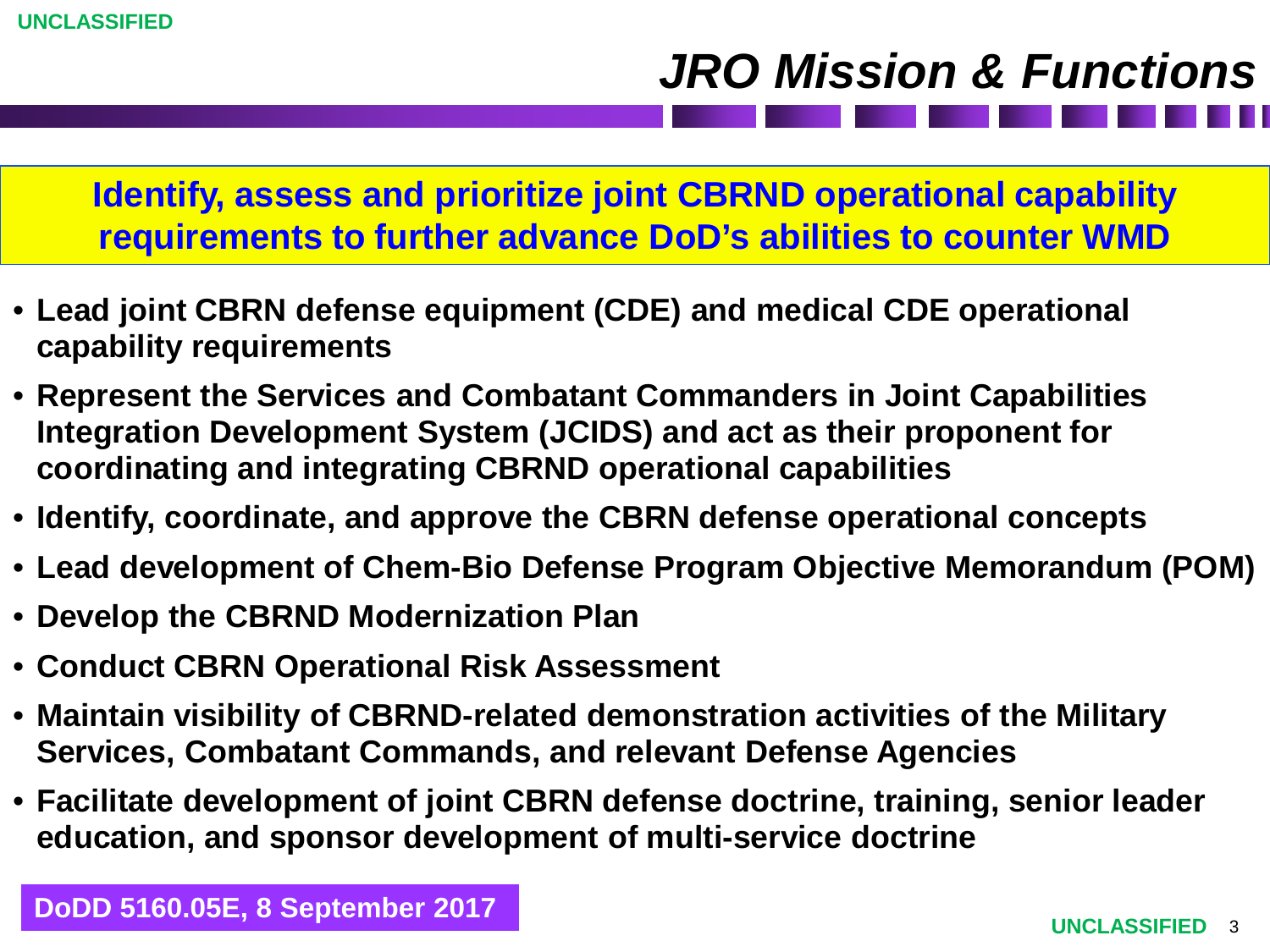**UNCLASSIFIED**

## *The Process…Decision Support Systems*



**PPBE:** ASD(NCB) and DASD(CBD) Oversight & Mgt - JRO, w/ PAIO support, leads POM development – vice versa for Budget Reviews

**DAS:** JPEO-CBD Develops, Acquires and Fields CBD Equipment - JSTO conducts basic & applied research; transitions technologies - T&E ensures outcomes of testing are credible and useful

**JCIDS:** JRO-CBRND leads capabilities development; represents & advocates on behalf of Services and COCOMs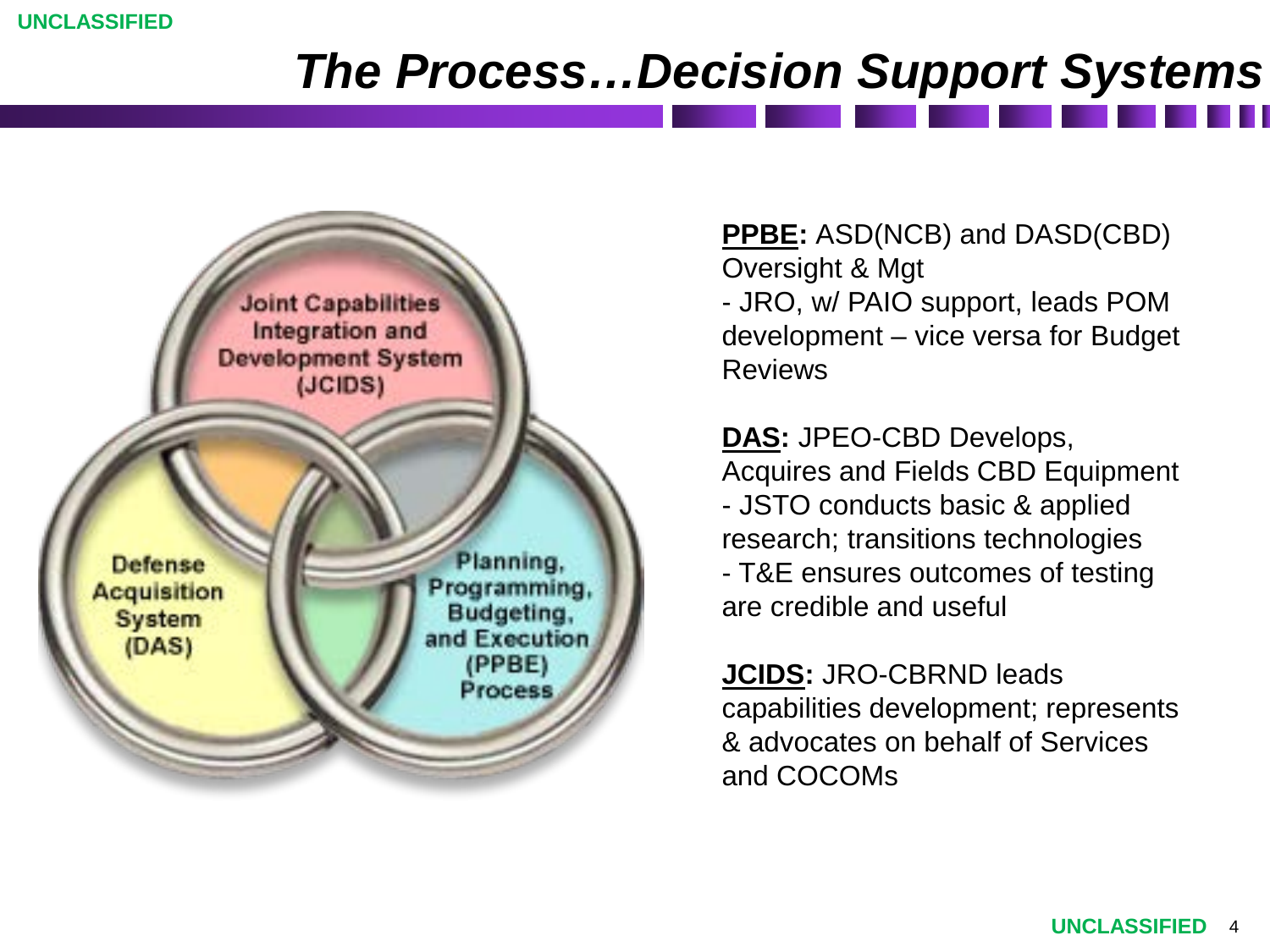### *Requirements – Efforts of Interest*

- Next generation chemical detection
	- ‒ AVCAD: aerosol/vapor monitor for detection
	- ‒ PCAD: liquid/solid surface area sensor
	- ‒ MPCAD: analytical sensor identifies/quantifies state of matter samples
	- ‒ WCAD: wearable detector technology provides warning of CWAs, TICs, and oxygen levels
- PBA MCM CONOPS and CDD
- CBRN IEW CBA and follow on Joint DCR
- CBDP FY 20-24 POM
- Joint Publication 3-11
- SOCOM CWMD Coordination Conference
- Aerosol and Vapor Chemical Agent Detector (AVCAD)
- Capability Based Assessment (CBA)
- Capability Development Document (CDD)
- Chemical Warfare Agents (CWA)
- Concept of Operations (CONOPS)
- Doctrine, Organization, Training, Materiel, Leadership and Education, Personnel, Facilities and Policy (DOTmLPF-P) Change Recommendation (DCR)
- Integrated Early Warning (IEW)
- Medical Countermeasures (MCM)
- Multi-Phase Chemical Agent Detector (MPCAD)
- Pharmaceutical Based Agents (PBA)
- Program Objective Memorandum (POM)
- Proximate Chemical Agent Detector (PCAD)
- Toxic Industrial Chemicals (TIC)
- Wearable Chemical Agent Detector (WCAD)

<u>UNCLASSIE</u>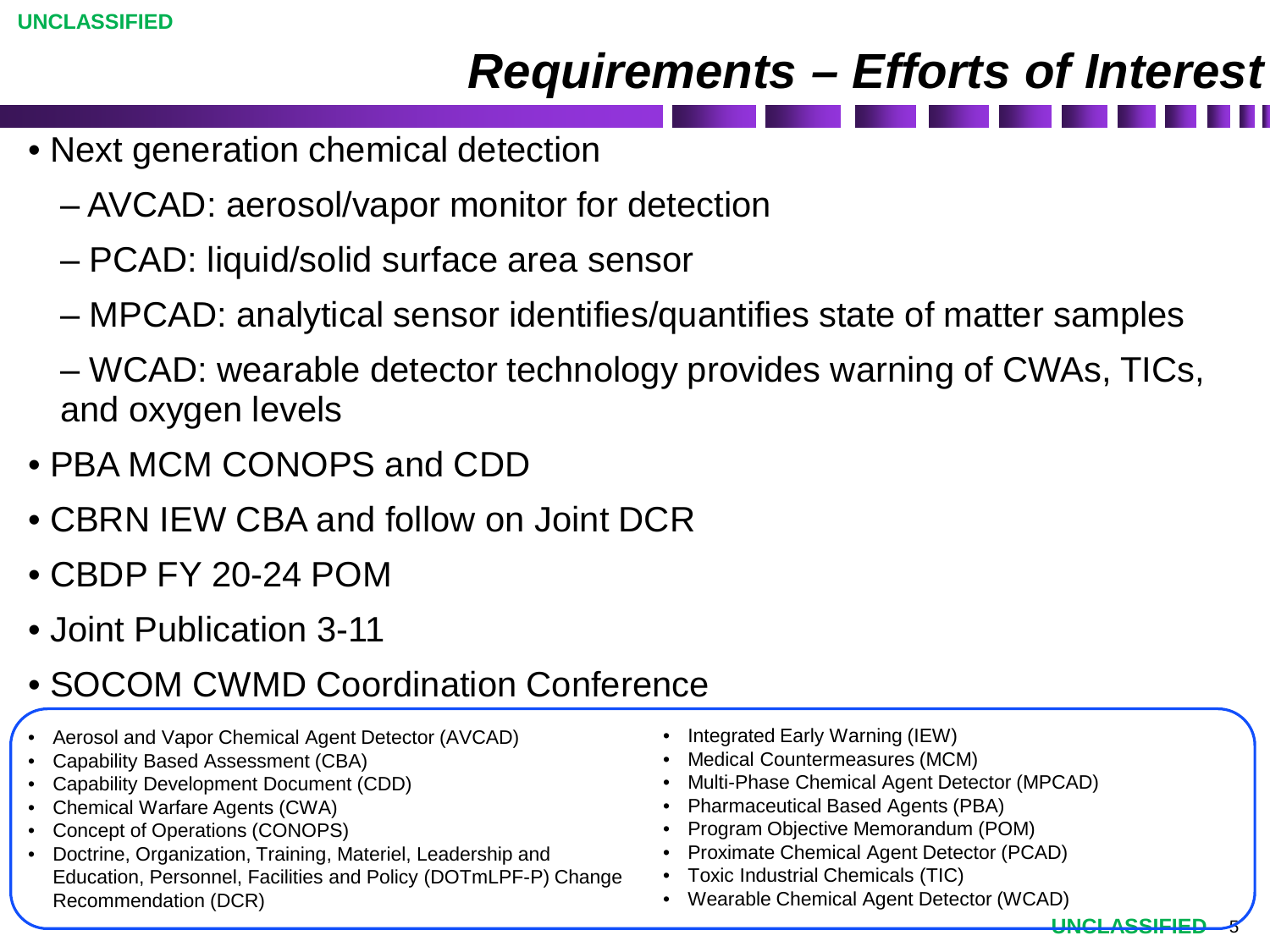## *CBRND In Support of CWMD*

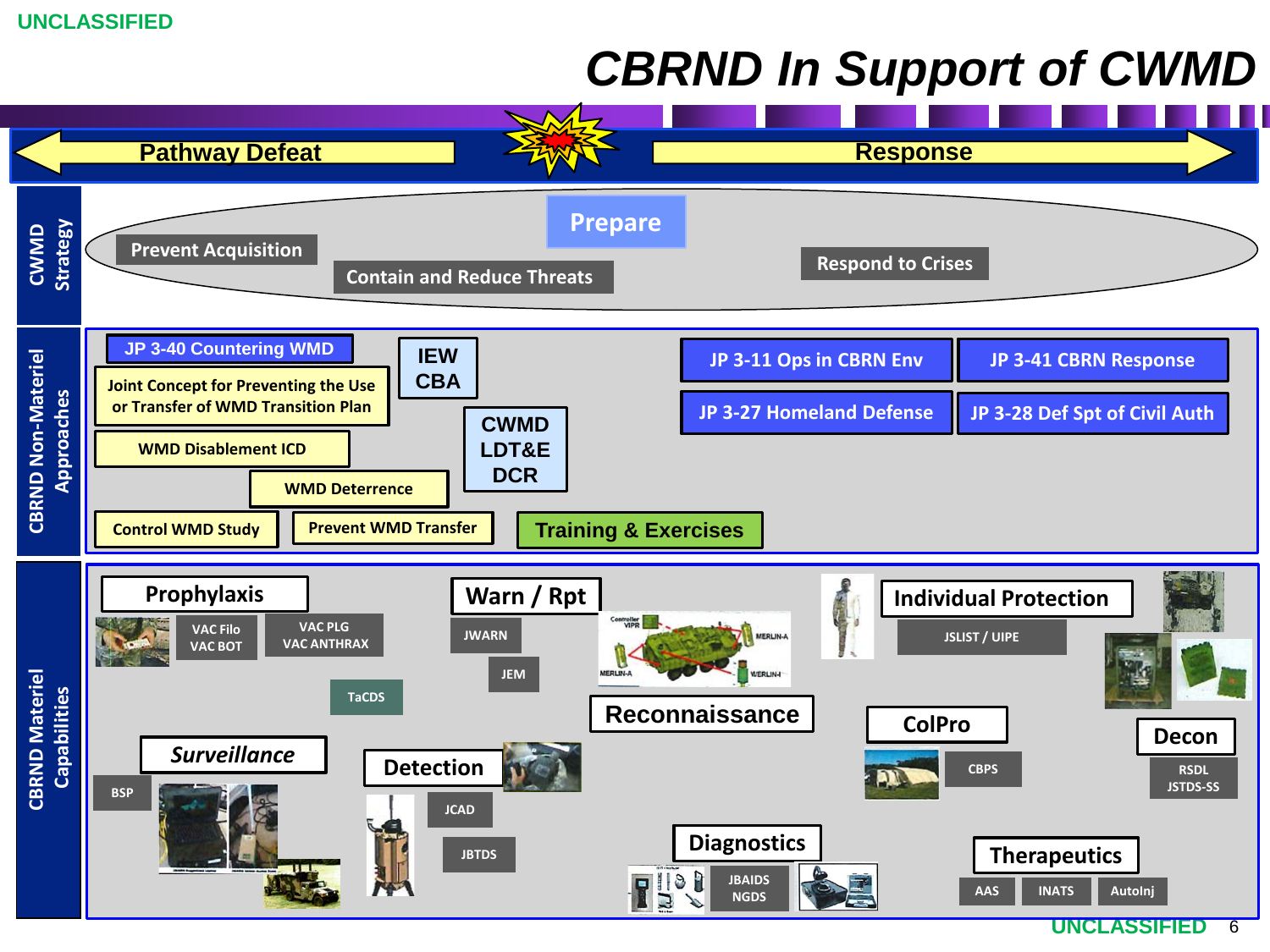

- **The requirements process is one piece of the CBD program**
- **JCIDS is the specific decision-making process used to develop required capabilities**
- **JRO-CBRND represents the Services in the JCIDS process and is the Joint Staff focal point for CBRN issues**



JCIDS along with the Defense Acquisition System and the Planning, Programming, Budgeting, and Execution processes form the principal DoD decision support processes for developing capabilities required by the military forces to support the national military strategy and the defense strategy